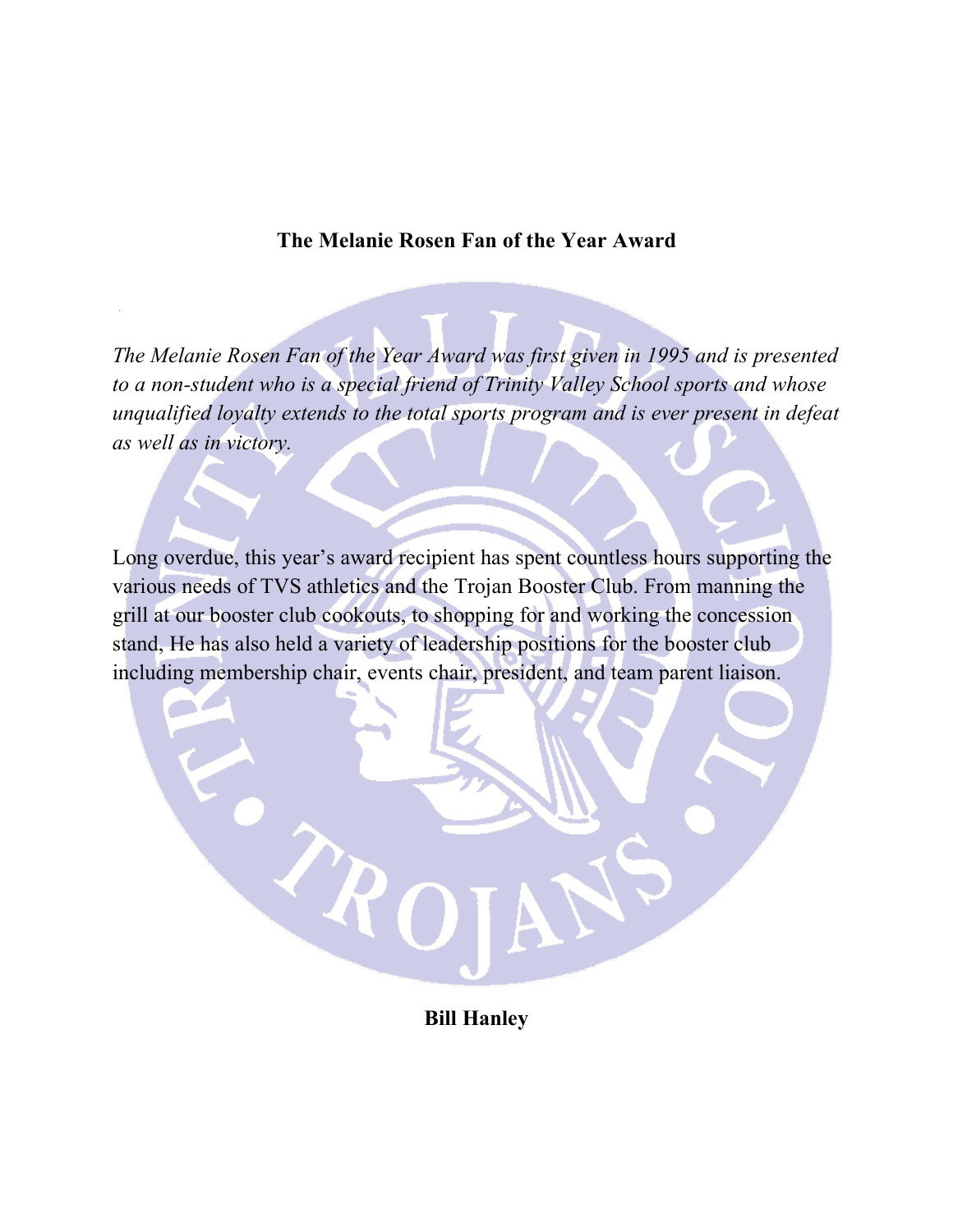### **The Dennis Fleming Award**

*The Dennis Fleming Award was first given in 2009 is presented to a Trinity Valley School faculty member recognized for his or her enthusiasm, assistance, and overall support towards the athletic endeavors of TVS students.* 

u bibli

Of this years' award recipient her colleagues say "I can't think of anyone more deserving of the award. She is extremely dedicated to her students and her department. She is selfless and compassionate, and, of course, a super sports fan. She has always kept track of all the students and the sports they play and truly enjoys supporting them. She is invested in the whole student all the time, not just how they are in her own classes, which makes her an extraordinary educator." Mr Bhatt Head of the Upper School explains " She is a tireless advocate for her department and her students and represents our institution with positivity and integrity. She provides instruction with care and empathy and introduces students to the diverse cultures within the French speaking world. Beyond the classroom, she supports her students in every aspect of their TVS life. From staying late at sports games to attending theatre performances, she is a dedicated and humble servant of our students. In many way, she represents the best of what it means to be a TVS faculty member."

**Frances Dodson**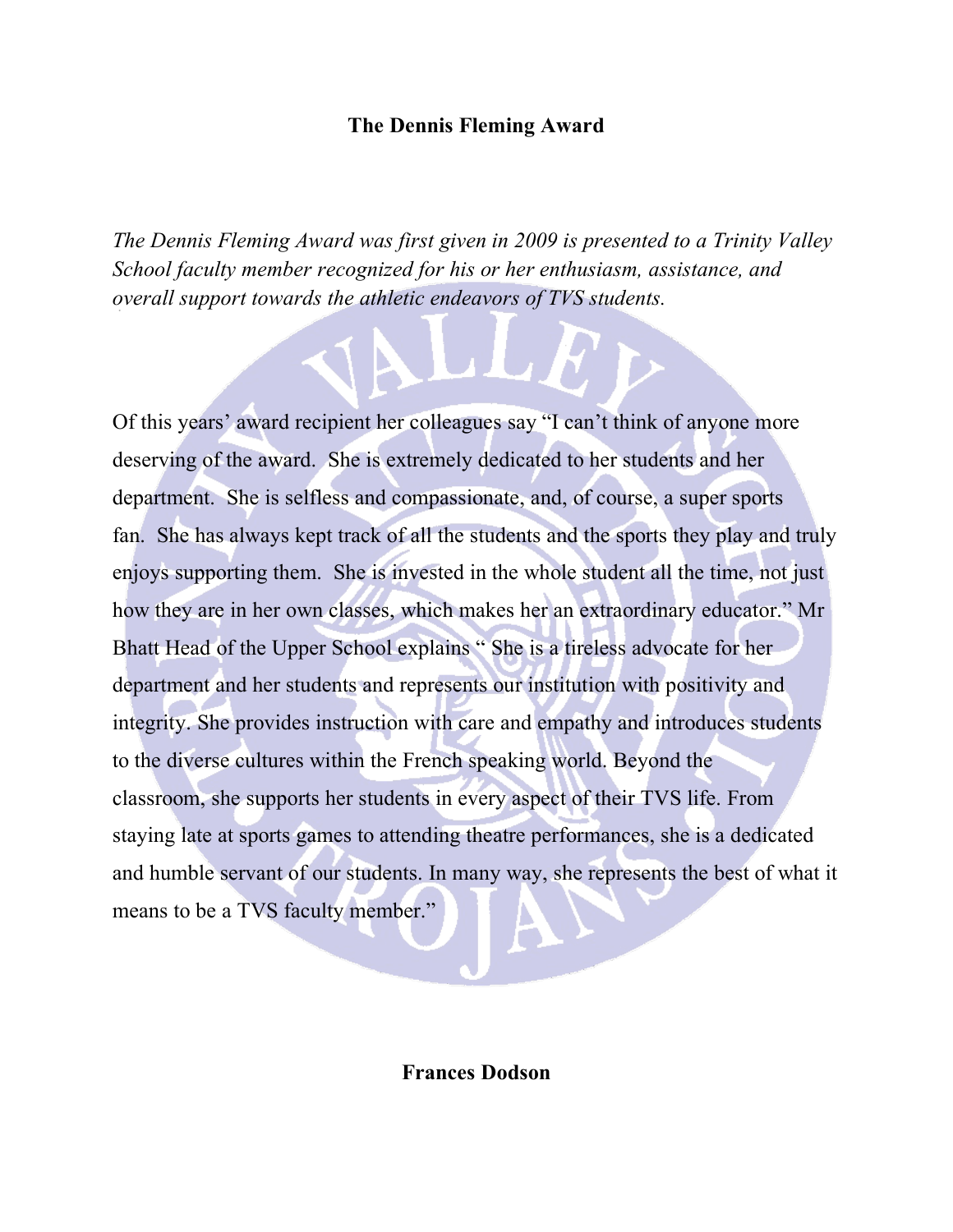# **The Schumacher/Kyle Family Distinguished Coach Award**

*The Schumacher/Kyle Family Distinguished Coach Award was created in 2010 also in honor of Dennis Fleming. The family wanted to endow a this award because of the positive impact athletics had on the development of their children and the significant influence Dennis Fleming had on their children's lives.* 

This award is voted on by the senior class and is given to the member of the athletic department who had the greatest impact on the lives of the current year's senior varsity athletes and who demonstrates the following attributes that that Mr. Fleming exhibited: dedication, loyalty, integrity, and leadership.

Of our award recipient one student said "not only an incredible coach but an inspiring mentor as well…shows integrity, courage, and honesty not only to athletes but to every student…shows a compassion for the TVS community every day walking through the halls." Another student remarked "genuinely cares about her girls and also the other student athletes at Trinity Valley School. By her own elect, she helps run a leadership course before school hours where she coaches students on what effective leadership is and how they can pursue it. Aside from teaching life lessons, she has led our team to a lot of success on the court. We have finished number one in the North Zone of the Southern Preparatory Conference for the past two years and placed higher in the SPC championship tournament each year. She is truly an inspirational woman and I believe she is a perfect fit for this award."

Also a recipient this year of the Positive Coaching Alliance National Double Goal Coaches Award…

**Tawanna Flowers**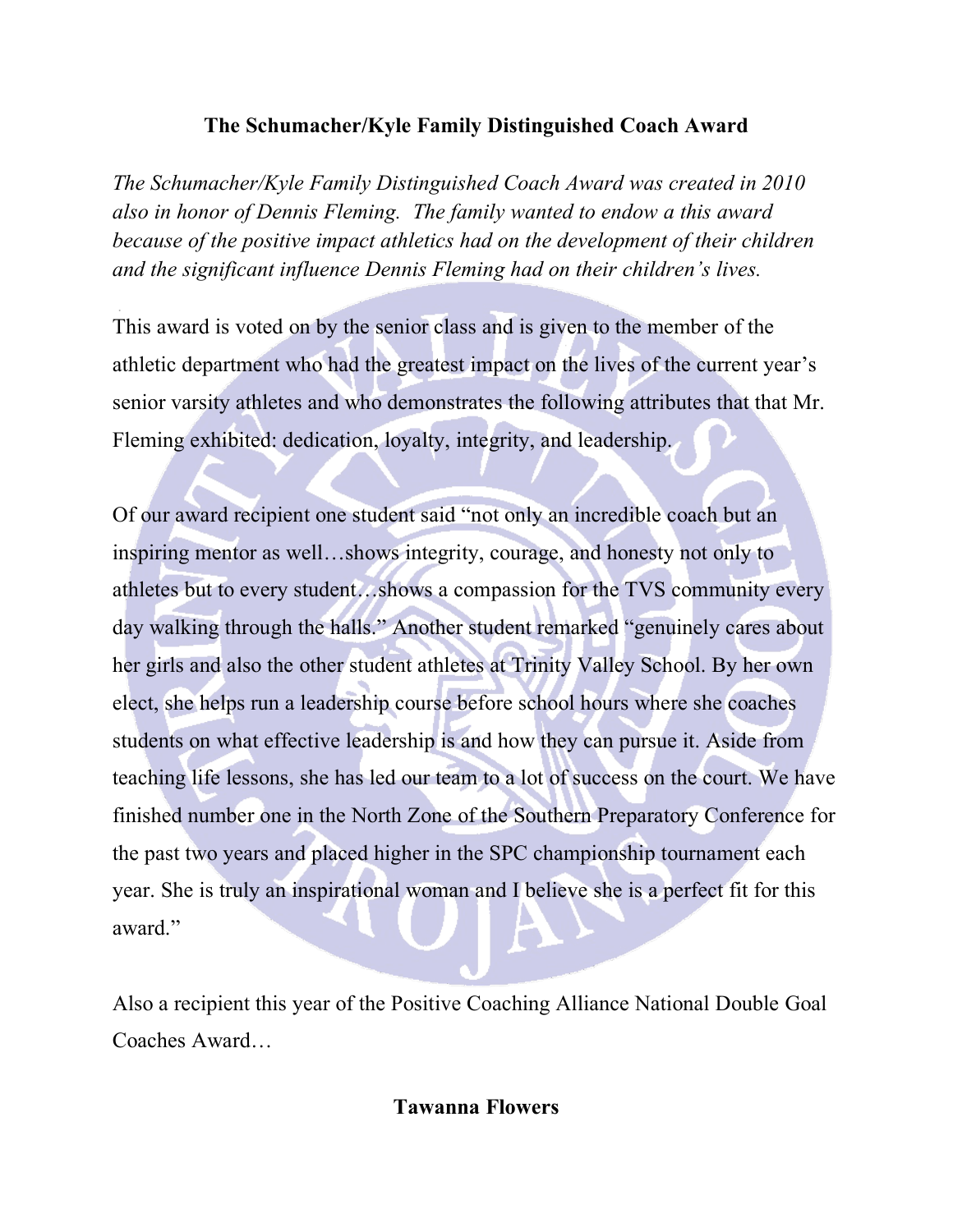## **The Jan Butner Memorial Award**

*The Jan Butner Memorial Award was first given in 1985 and is given to the junior student who best displays the qualities of enthusiasm, dedication, and class in the support of athletics.* 

Of this year's recipient, his coaches say "is a high energy guy. Whether he's playing or cheering on a sport, his presence is always felt! His tank is always full, and it encourages those around him to keep going when times may get tough!

He's energetic, passionate. always smiling, a hard worker and a great teammate.

This year's Jan Butner Memorial Award is presented to:

 $\ell_{\pmb{k}}$ 

**Grant Farmer**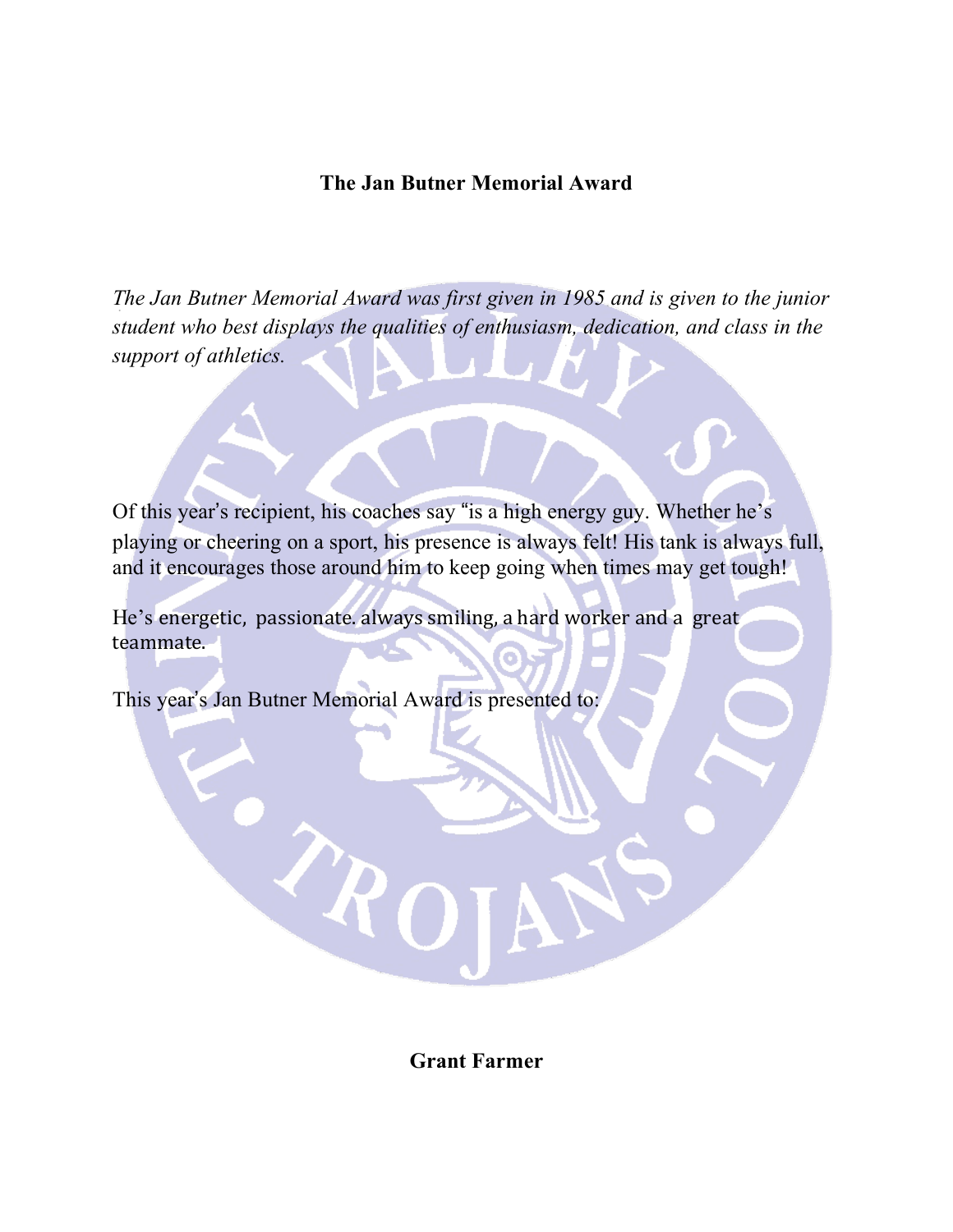## **The Dr. Bill Neil Sportsmanship Award**

*The Dr. Bill Neil Sportsmanship Award was first given in 1988 and is presented to the athlete who best exemplify the highest ideals of sportsmanship, enthusiasm, fair play, dedication, integrity and loyalty to the team.*

"He is the greatest example of a teammate I can think of; Always working, always supporting, always giving others the opportunity to shine. He's also a great athlete. Quietly rolling up his sleeves and going to work, in EVERY sport that he plays!

Words that could be used to describe him:

- Loyal
- Trustworthy
- Hard working
- Teammate
- Role model
- **Competitor**
- **Relentless**

However, one coach writes, "Selfless is the best word to describe him. He is always doing whatever his coach and teammates need. And during the Spring season he was doing that for two teams. Some might accuse him of having a clone. No, he is just an extremely helpful, talented person.

### **Sawyer Blackman**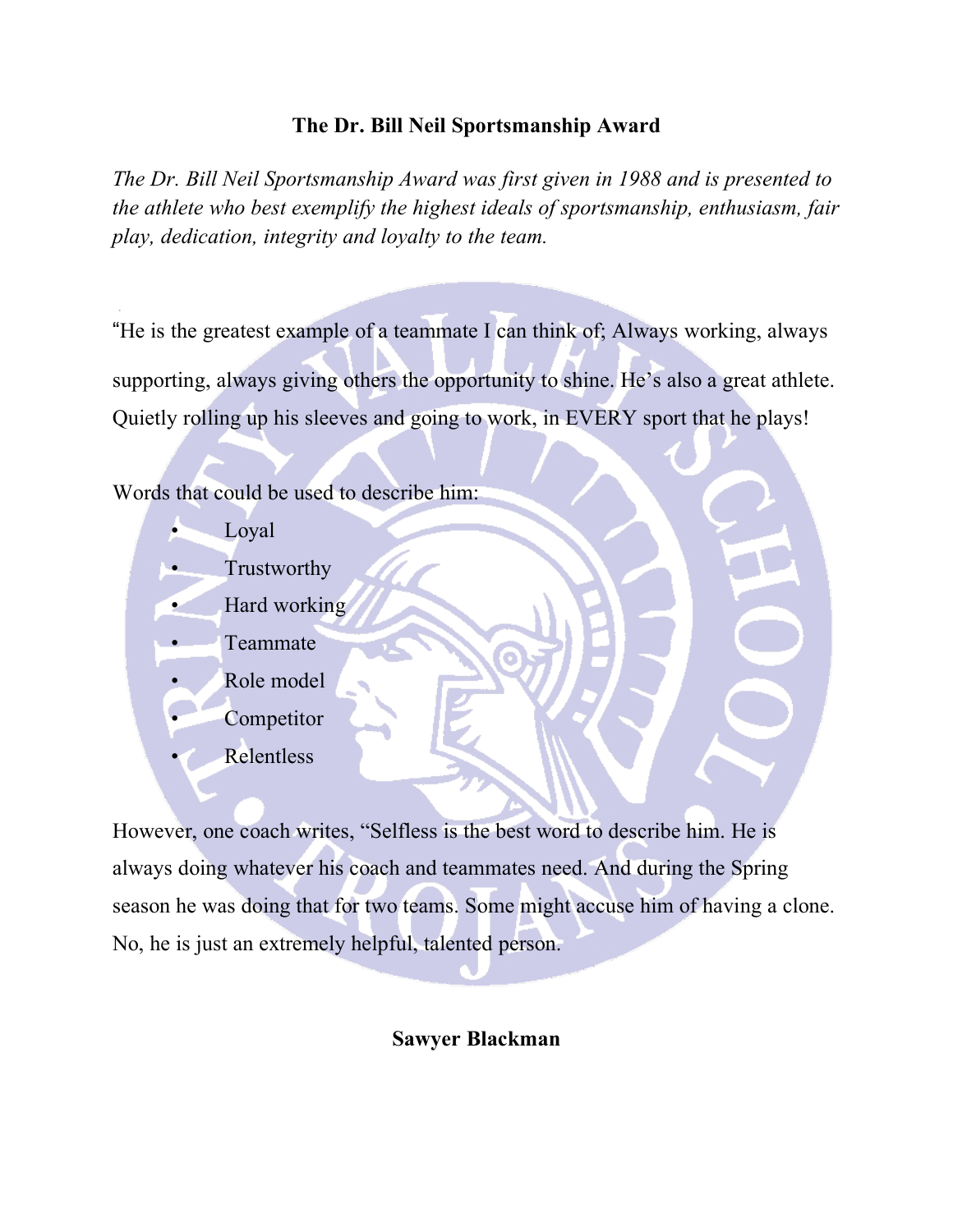## **The Dr. Bill Neil Sportsmanship Award**

*The Dr. Bill Neil Sportsmanship Award was first given in 1988 and is presented to the athlete who best exemplify the highest ideals of sportsmanship, enthusiasm, fair play, dedication, integrity and loyalty to the team.*

"As a captain she herself and teammates to a higher standard. She is an intelligent young lady who had the upmost respect for opponents. Her level of sportsmanship was phenomenal.

Along with her outgoing personality and constant smile, she has worked hard in her sports and in the weight room, to be one of the top performers on each of her three teams."

Another coach says "One of my fondest memories of her came when she, normally a field player, volunteered to be our goalie in a double-overtime shootout. She went from helping her team get to the semifinals to being overwhelmed by tears when her team lost. She loves her teammates, gives her all to whatever she commits herself to, sets lofty goals and works harder than anyone to achieve them with that "give it everything you got" spirit and determination."

#### **Anne Cleveland**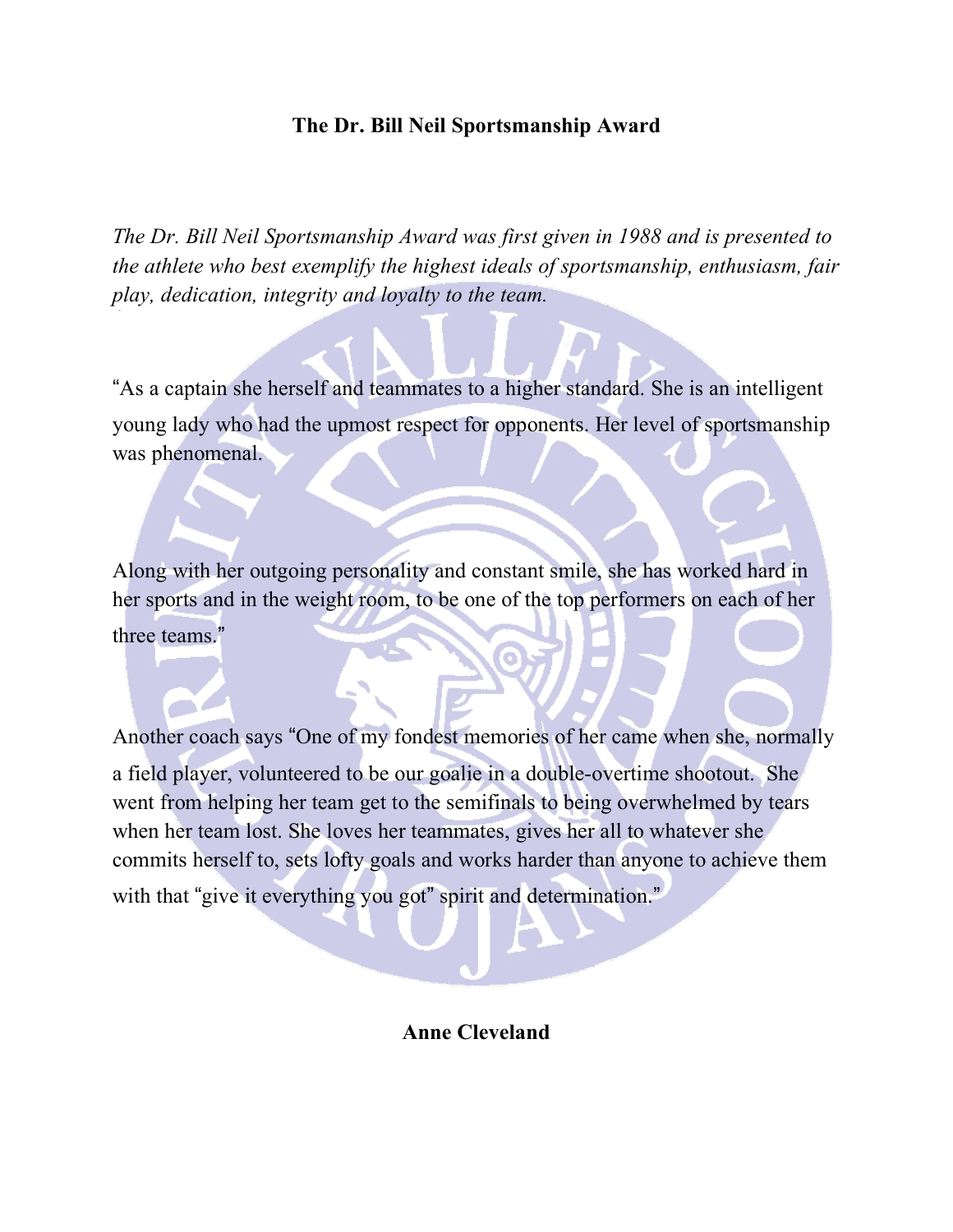### **The Jack Remualdo Award**

*The Jack Remualdo Award was first given in 1996 and is presented to the Trinity Valley School student most representing the qualities of personal integrity, kindness, and dedication through demonstrated leadership skills and excellence in academics.*

"She is one of the most mature, hardest working, dependable and selfless athletes I've ever coached. She didn't always get to play a ton, but would play any position we asked at any time including our last 2 games at SPC. She's always working hard and always ready to compete.

"She is the type of kid coaches have to admire. She just gets it. She is selfless as well as thoughtful. She sacrificed so much to be a part of our program and she continues to do so. With all that goes on with a season we wouldn't have had as much success as we did without her love and support"

"She always managed an incredibly tough academic load while participating in athletics each season. She always had a team first attitude, worked hard, and did it all with a smile."

**Michelle Nguimtsop**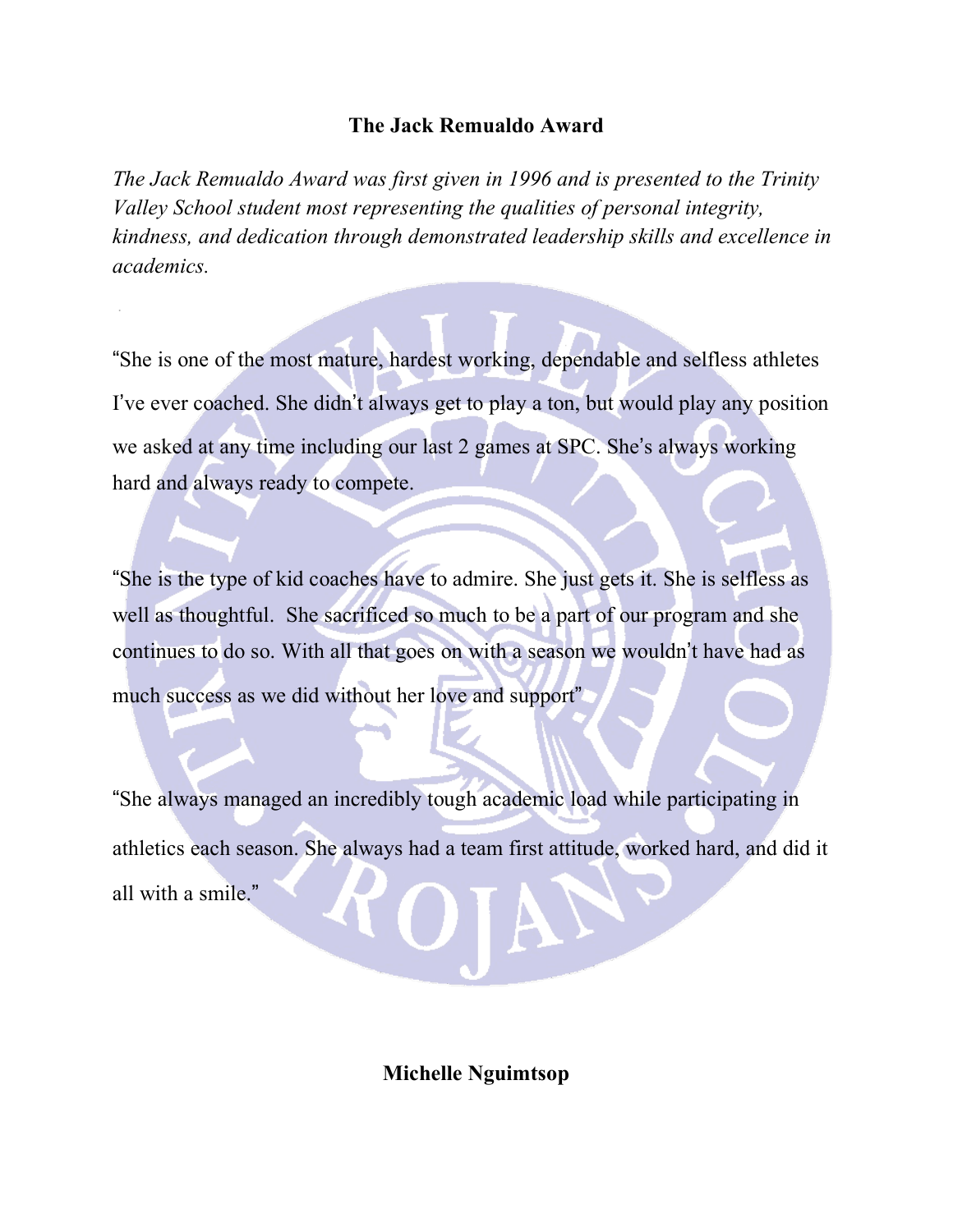#### **The Madhu Saty Outstanding Senior Student Athlete Award**

*This award, named in memory of Madhu Saty '99, The Outstanding Senior Athlete Award is presented to a male and female senior athlete based on their overall contribution to the TVS athletic program.* 

"a superb captain who always lead by example on and off the field. She did a great job taking the younger kids under her wing and making sure they knew the ropes. She works hard and was consistently dedicated in the weight room and her weekend workouts. We would not have made it to the championship game if not for her, hands down."

"She worked hard and was dedicated to giving her teams everything she had every time she stepped it on the Field. As a senior captain, she was always on time and very dedicated to anything that was asked of her."

"she appears very easy going and laid back but on the inside there is a fierce competitiveness that is second to none. Always willing to do whatever it takes to be one of the best players on the field."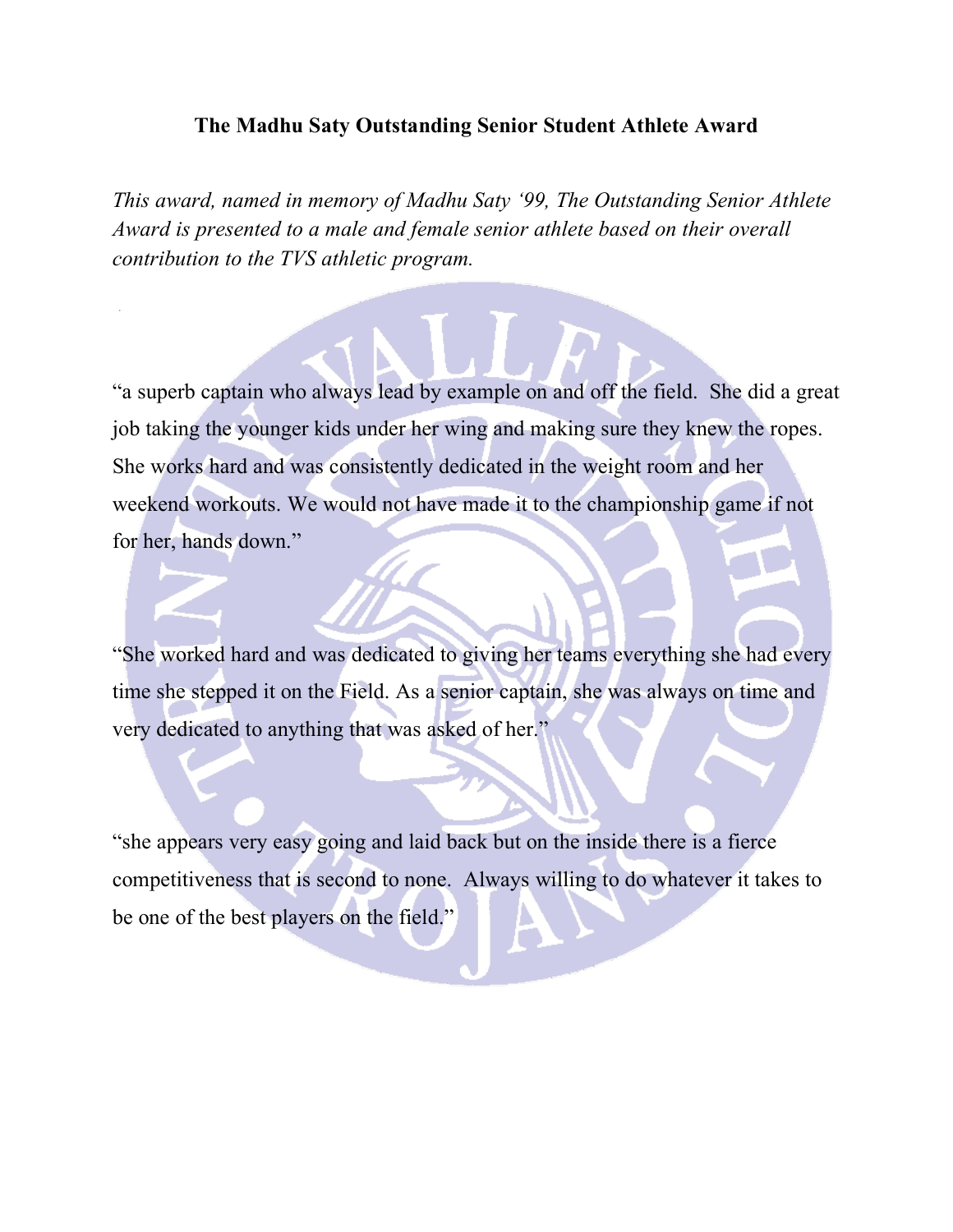In Field Hockey she was the leading scorer for the Trojans in 2016 AND 2017.

In soccer she was the offensive player of the year, earned All SPC distinction, scoring seven goals this year and had four assists.

In Softball, she was a four year starter batting leadoff each year except this year where she batted third. Twice selected to the all North zone team, her junior year she was selected to the All SPC team. She was the team's defensive MVP the past two seasons. This year she recorded 23 hits, scored 18 runs, knocked in 18 and batted .333.

**Addie Guinn**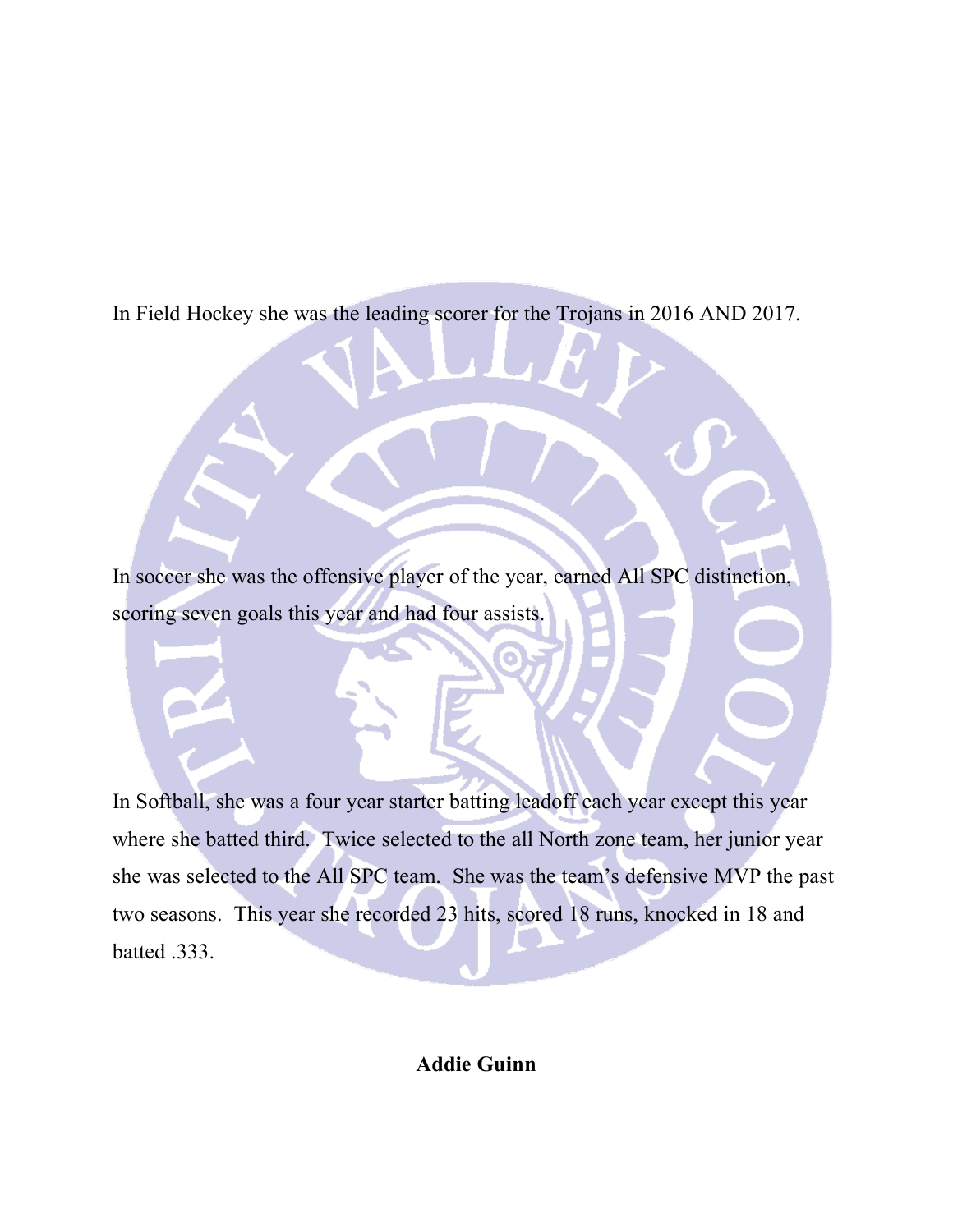#### **The Madhu Saty Outstanding Senior Student Athlete Award**

*This award, named in memory of Madhu Saty '99, The Outstanding Senior Athlete Award is presented to a male and female senior athlete based on their overall contribution to the TVS athletic program.* 

"a leader on our sports teams for the last 4 years. His dedication on and off the field and court are what help make him the exceptional athlete that he is. A difference maker in all three sports that he plays, he always thinks about teammates first, and pushes them to excel during practice and competitions, which makes the teams that he's on the best that they can be.

"When someone puts the time and the hard work into their sports at an early age, and they continue that as they get older, incredible things can happen for them. Not only are they able to play three varsity sports, they can excel in three varsity sports. It's been awesome to watch him grow up at this school. Every second, every play, every inning. He plays the game the way it should be played."

"Great athlete who worked every day to make himself even better. Leader on and off the field. Kind of young man that makes a coach's job easier, and betters the program. Plays the game the right way. Competitive and loves his teammates, and school."